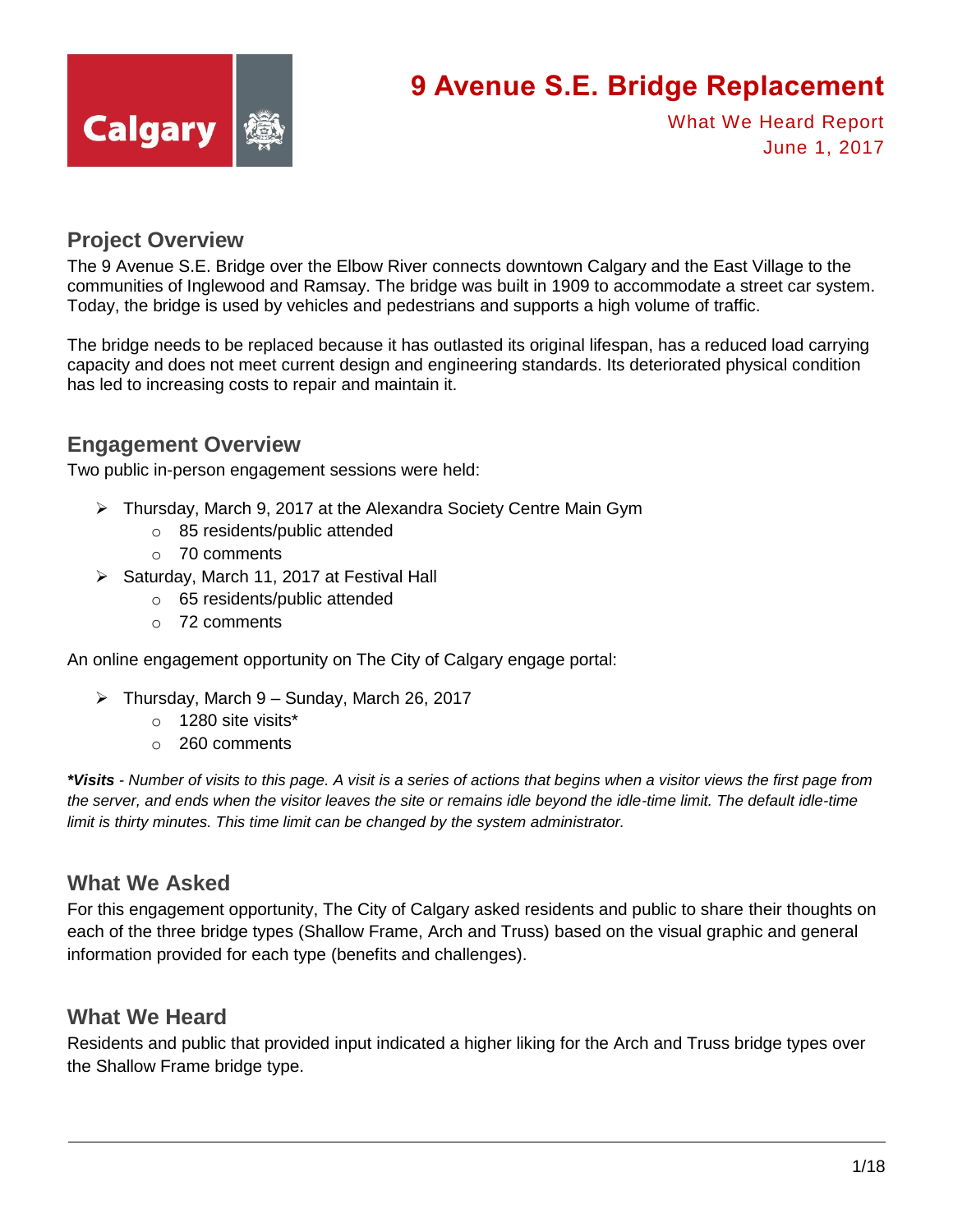

What We Heard Report June 1, 2017

The Truss bridge type was identified to represent a more historical and heritage significance with the current bridge. However, there were mixed views expressed as to whether it should have a similar look the current bridge or a more modern design.

The Arch bridge type was generally liked for a variety of reasons with some mixed views expressed as to whether this type aligns with the heritage, history and character of the neighborhood. There was some references to an Arch bridge type having a more modern feel and providing a presence at this entrance to Inglewood.

The Shallow Frame bridge type had mixed views for acceptance, with many residents/public indicating that it does not fit with the character of the community. Many felt that the significance of this bridge location deserves something with more impact and excitement. However, many comments referenced a positive aspect of having lower costs associated with build and maintenance.

- For a detailed summary of the input that was provided, please see the **[Summary of Input](#page-2-0)** section.
- **For a verbatim listing of all the input that was provided, please see the [Verbatim Responses](#page-4-0) section.**

#### **Next steps**

- **The Project Team will review and consider the input and select a bridge type. No further public input** will be solicited.
- **The Project Team will inform public on the selected bridge design and details.**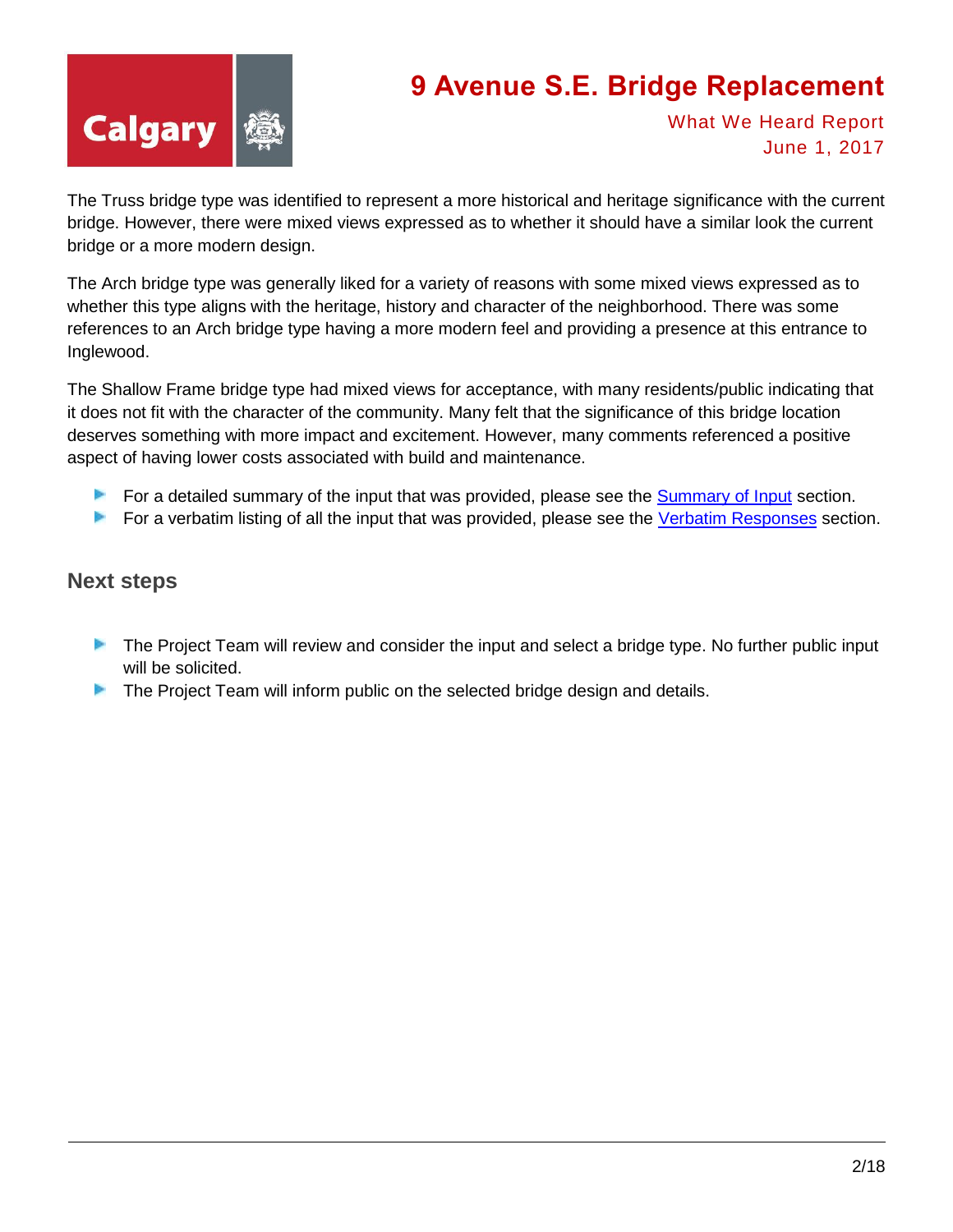

What We Heard Report June 1, 2017

#### <span id="page-2-0"></span>**Summary of Input**

#### **Shallow Frame Bridge**

| <b>Theme</b>                 | <b>Example Comments</b>                 |
|------------------------------|-----------------------------------------|
| Lowest level of positive     | "Too similar to 12 Street Bridge"       |
| feedback of the bridge types | "Least offensive"                       |
|                              | "Rather dull"                           |
|                              | "Least attractive design"               |
|                              | "Very bland"                            |
| <b>Cost Effectiveness</b>    | "Most cost effective, but a bit boring" |
|                              | "Most economical and least invasive"    |
|                              | "Keeps costs low"                       |
| <b>Community Character</b>   | "Inovation is lacking here"             |
|                              | "Focus on surroundings"                 |
|                              | "Not enough presence"                   |

#### **Arch Bridge**

| <b>Theme</b>               | <b>Example Comments</b>                                           |
|----------------------------|-------------------------------------------------------------------|
| High level of positive     | "I like the gateway effect"                                       |
| feedback of bridge types   | "I like this as a compromise between the other two options"       |
|                            | "Design does not fit with this area"                              |
|                            | "It keeps the feel of the Truss with a more contemporary look"    |
|                            | "Looks much more artistic"                                        |
| <b>Community Character</b> | "I think an artistic design like this fits weel with              |
|                            | Inglewood/Ramsay's artistic character"                            |
|                            | "Signifies the entry/exit of the community, is visually appealing |
|                            | and falls in with area character"                                 |
|                            | "Totally lacking character"                                       |
| <b>Cost Effectiveness</b>  | "It might cost more to maintain but I like the modern look"       |
|                            | "Long term maintenance costs is a disadvantage"                   |
|                            | "The arch seems the best compromise of visual appeal, function    |
|                            | and cost"                                                         |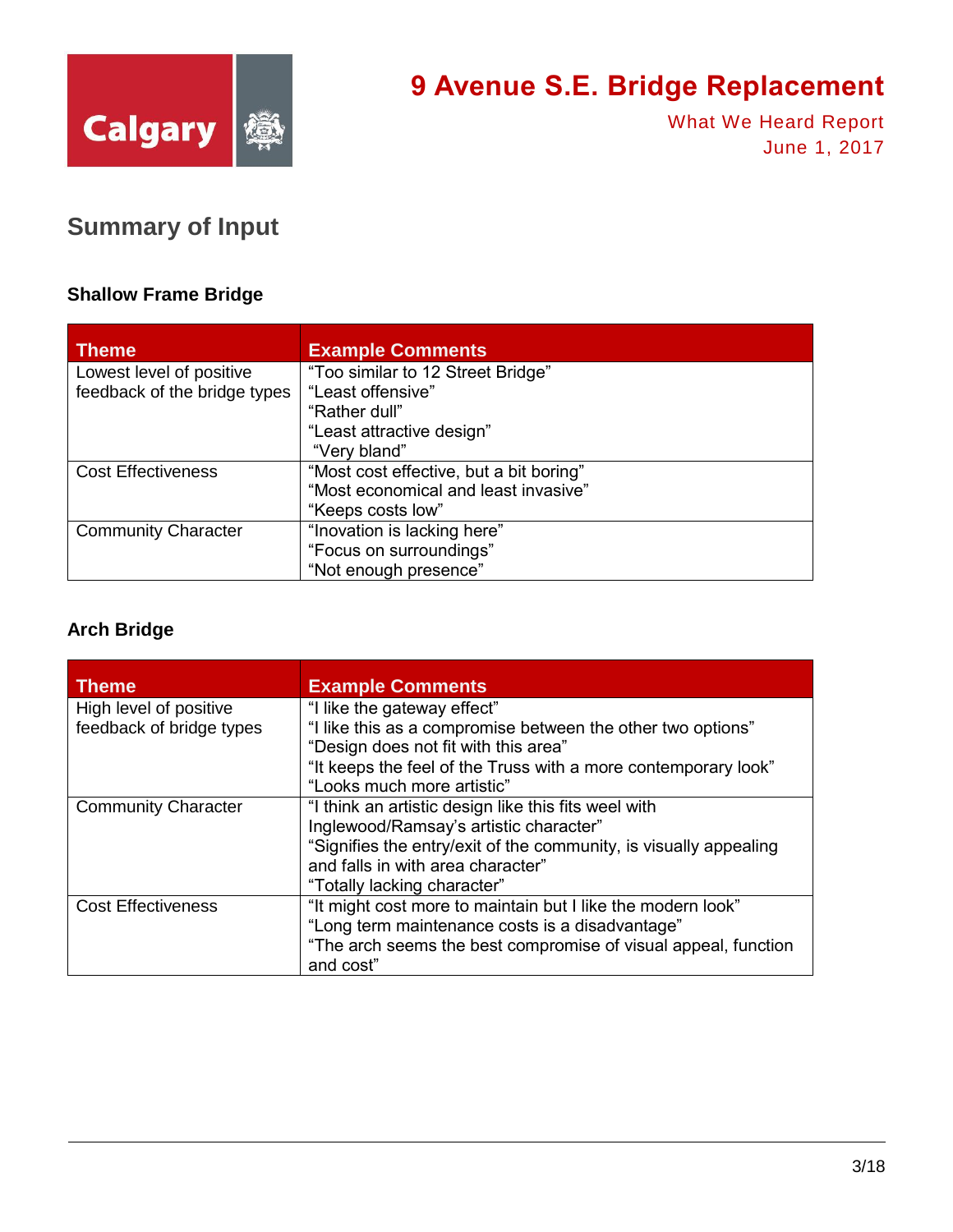

What We Heard Report June 1, 2017

#### **Truss Bridge**

| <b>Theme</b>              | <b>Explanation and/or Example Comments</b>                                 |
|---------------------------|----------------------------------------------------------------------------|
| High level of positive    | "I like the Truss, it fits with the area and history"                      |
| feedback of bridge types  | "Great for heritage however outdated design"                               |
|                           | "I like this as it reflects the heritage"                                  |
|                           | "Truss may look out of date in the future"                                 |
|                           | "Maintaines historic character"                                            |
| Heritage and Historical   | "Like the character and historical reference"                              |
|                           | "Love truss and more historical look. Can we keep the Inglewood<br>sign"   |
|                           | "Like truss – reflects look and feel of heritage"                          |
|                           | "I love the idea of a heritage style bridge to match the historic          |
|                           | character of the area, but this design is ugly"                            |
| <b>Cost Effectiveness</b> | "Construction my cost more"                                                |
|                           | "I would rather increased maintenance for something that looked<br>better" |

#### **Combined Identified for all Bridge Types**

| <b>Theme</b> | <b>Explanation and/or Example Comments</b>                                                                                                                                                                                                      |
|--------------|-------------------------------------------------------------------------------------------------------------------------------------------------------------------------------------------------------------------------------------------------|
| Lighting     | "make sure there is pedestrian connectively that is well lit"<br>"lighting is important for safety"<br>"need to address lighting"<br>"It would be nice to add LED lighting on the bridge. Something<br>like the St. Patrick's walk way bridge." |
| Gateway      | "need an architectural gateway to Inglewood"<br>"out community is deserving of an entrance that reflects our first-<br>community status"<br>"Inglewood needs a reflection of character in any gateway bridge"                                   |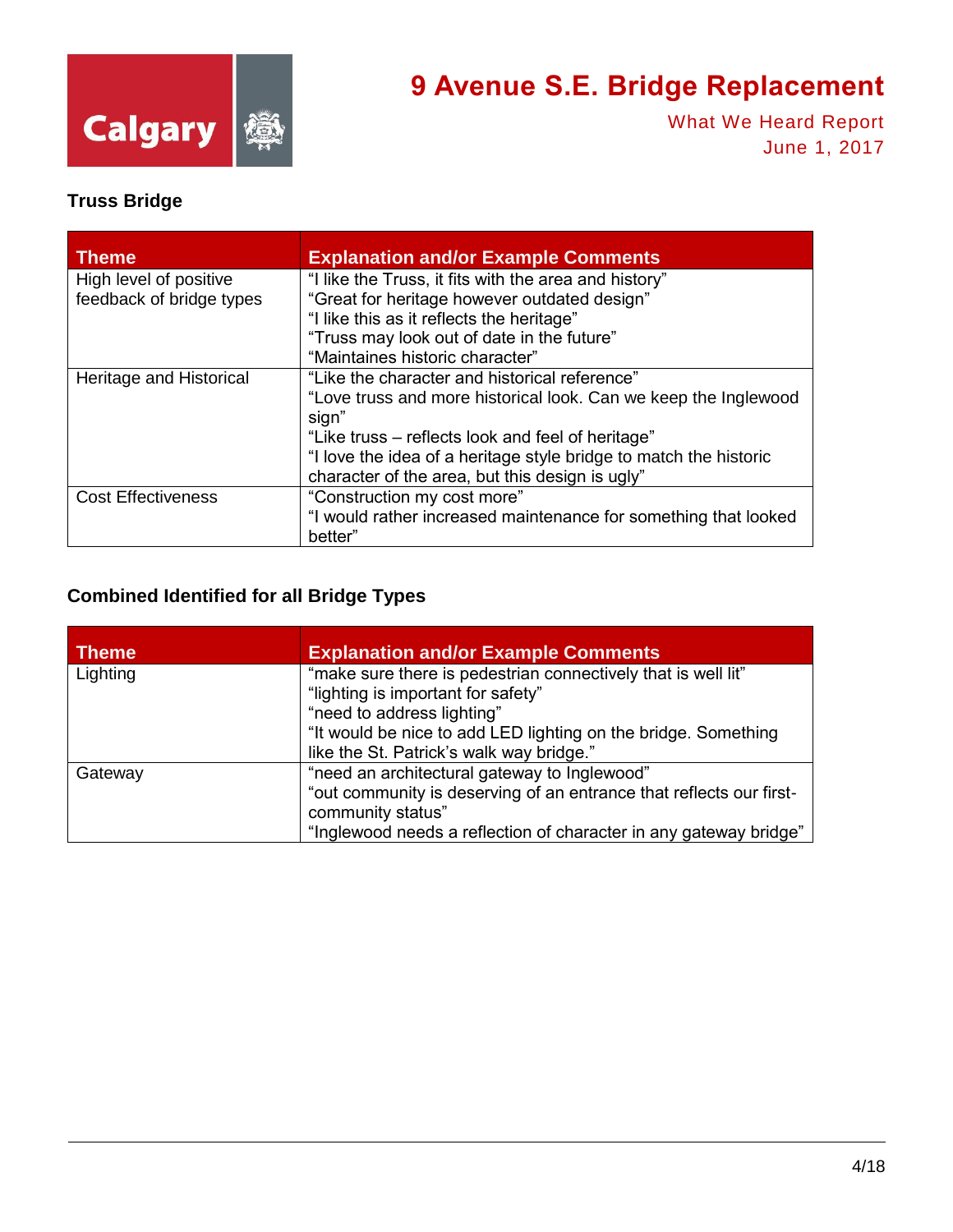

What We Heard Report June 1, 2017

#### <span id="page-4-0"></span>**Verbatim Comments**

#### **Shallow Frame Bridge**

| <b>March 9 Public Engagement Opportunity Input</b>                                                         |
|------------------------------------------------------------------------------------------------------------|
| Too modern                                                                                                 |
| Boring no style to it                                                                                      |
| I agree (Boring no style to it)                                                                            |
| No. Cheap looking. Utilitarian.                                                                            |
| Prefer this option because it is: modern, cleaner looking, better sight lines, easier to maintain          |
| Less imposing to ped/cyclists                                                                              |
| Yuk!                                                                                                       |
| Add stone pillars or native river rock                                                                     |
| I agree (Add stone pillars or native river rock)                                                           |
| This style would be ok if there were better features / embellishment for eg. bridge on Main St. Banff Ave. |
| Features such as: rock, sandstone, etc. make it look or fit w/ surroundings                                |
| Please no                                                                                                  |
| Looks too cheap. Looks too much like 12 street bridge                                                      |
| Not enough presence - not the gateway the currrent bridge provides.                                        |
| Both economically & architecturally forward-thinking very elegant minimalist                               |
| Favourite - focus on the surroundings not bridge is preferred                                              |
| Agreed (Favourite - focus on the surroundings not bridge is preferred)                                     |
| Looks like Blackfoot overpass but smaller boring                                                           |
| Doesn't have much impact boring                                                                            |
| Please no! (Not this one)                                                                                  |
| This FLAT design is very boring. Does not create 'entrance' to Inglewood. Very utilitarian. Does not suit  |
| Deane House or Heritage Spot.                                                                              |
| <b>March 11 Public Engagement Opportunity Input</b>                                                        |
| 2 votes! Nice job!                                                                                         |
| Boring to me                                                                                               |
| These are all very poor images to base a decision                                                          |
| I do not like this. There is nothing special or respectful of Ing. !                                       |
| I like the low profile of the bridge. Open views to the city.                                              |
| Agree. (I like the low profile of the bridge. Open views to the city.)                                     |
| Needs enchancement Could use the constraints into opportunities.                                           |
| Does not speak to Old Bridge in any way                                                                    |
| Dull & boring                                                                                              |
| Parkour utilize underside of bridge sports@ica.calgary                                                     |
| I do not like this design.                                                                                 |
| How is this going to be lit?                                                                               |
| Doesn't announce entry to Inglewood                                                                        |
| Need east/west persp.                                                                                      |
| Need scale models.                                                                                         |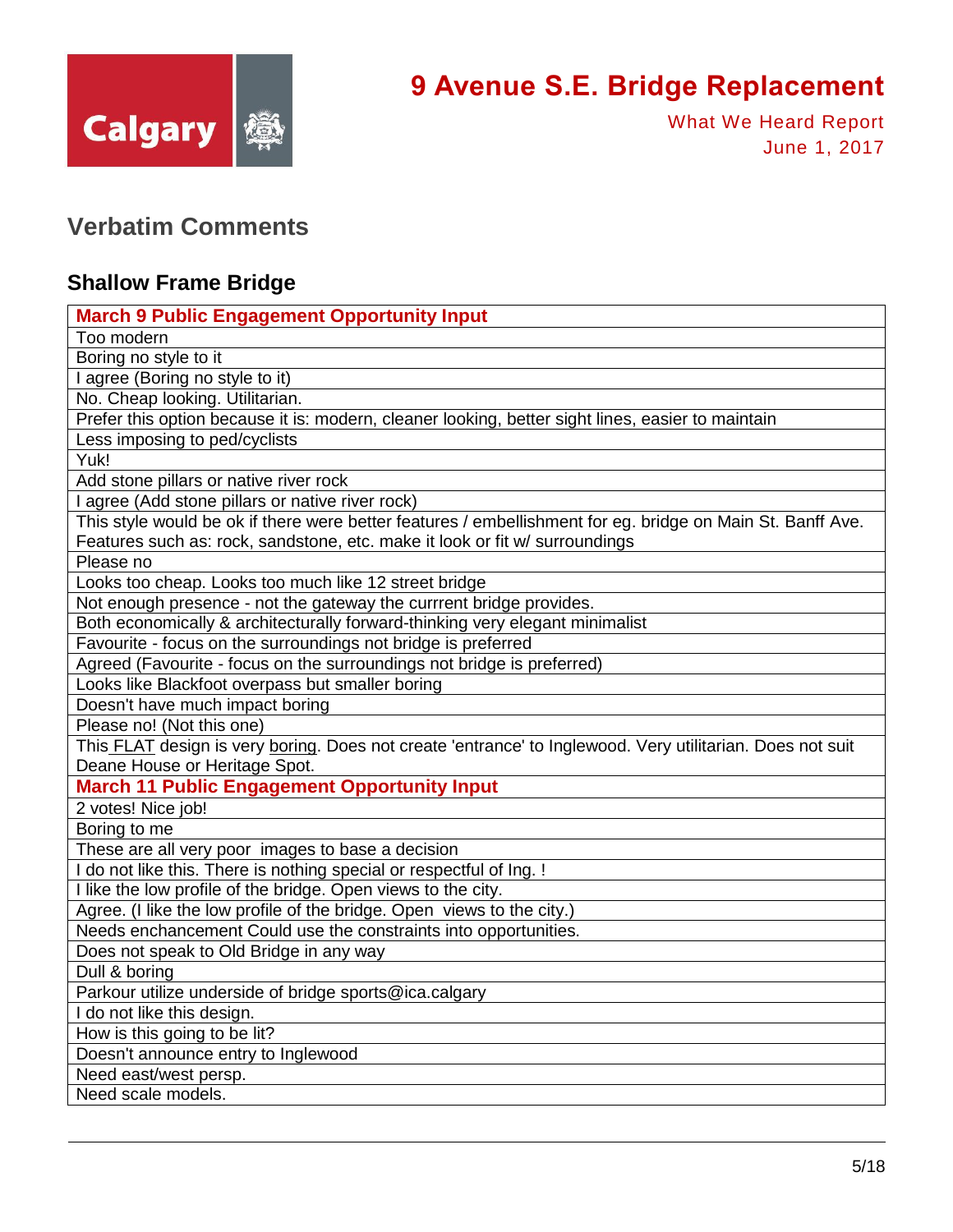

What We Heard Report June 1, 2017

| Industrial, functional, dull                                                                                                                  |
|-----------------------------------------------------------------------------------------------------------------------------------------------|
| Uninspiring. Does not represent the character of the neighbourhood.                                                                           |
| Does not give any picture of implications of 4 lanes                                                                                          |
| Like this add columns at both ends to provide lighting and "gateway"                                                                          |
| Red colour matches with Fort Calgary RCMP                                                                                                     |
| Pleasing to eyes                                                                                                                              |
| Seamless transit between Inglewood and Downtown. Good!                                                                                        |
| Un-obscured views                                                                                                                             |
| No personality                                                                                                                                |
| <b>March 9 to March 26 Online Publice Engagement Opportunity</b>                                                                              |
| Looks very utilitarian, NOT what we want as the entry to our communities!                                                                     |
| beautiful but rather dull and too much like the pedestrian bridge. Inglewood deserves an attractive bridge!                                   |
| This design ties in fairly well with the pedestrian bridge to the north. If this is the chosen design, it would                               |
| be great to consider that.                                                                                                                    |
| Least offensive, but that isn't saying much. There is always a way to be innovative within financial                                          |
| constraints. Innovation is lacking here                                                                                                       |
| This is the bland skim milk version. We want whipped cream. If we don't have the money yet to do it right,                                    |
| then postpone or start again.                                                                                                                 |
| I prefer the Shallow Frame bridge design out of the three options due to the lower costs and best                                             |
| accent/view of the river.                                                                                                                     |
| It doesn't make for a good entry or gateway into the Community. Too plain.                                                                    |
| Input has not been requested regarding number of lanes. It doesn't make sense to have 4 lanes on the                                          |
| bridge only to squeeze down to 3 lanes                                                                                                        |
| My preference in terms of finances and function - would like to ensure separation from pedestrian/vehicle<br>traffic (And lighting for those) |
| No mention of cycletrack; it makes sense to continue the 9th ave bike-lane over the bridge.                                                   |
| Best overall. Could include an art feature (lighting) below to increase safety at night, add gateway                                          |
| presence.                                                                                                                                     |
| This bridge has little presence. We think Inglewood is special, so let's have a special bridge. What about                                    |
| the fact we don't want 4 lanes?                                                                                                               |
| Generally, the community has SERIOUS reservations about 4 lanes. The city has to make a convincing<br>argument as to why it's a good idea!!   |
| I think the Iwr mtce cost, lack of height restr and river view outweigh a "gateway" when a different gw                                       |
| feature can be added later.                                                                                                                   |
| Least attractive design. However it is the least intrusive, offering better views of the river area.                                          |
| Best option for maintenance.                                                                                                                  |
| Can you run the connection of the bridge through the local cllr's domicile? It might keep him quiet                                           |
| momentarily.                                                                                                                                  |
| A bridge style with no identity nor uniqueness. Pass.                                                                                         |
| least favourite option - feel like gateway design is more important than long term cost. Need to address                                      |
| lighting and wayfinding.                                                                                                                      |
| I personally value design and history over the logistical pros of this one, it's quite drab. river views can be                               |
| seen from the pathways                                                                                                                        |
| I like this one! Looks great and leaves the neighbourhood to beautify the area, not the bridge.                                               |
| nnnnnn000000.                                                                                                                                 |
|                                                                                                                                               |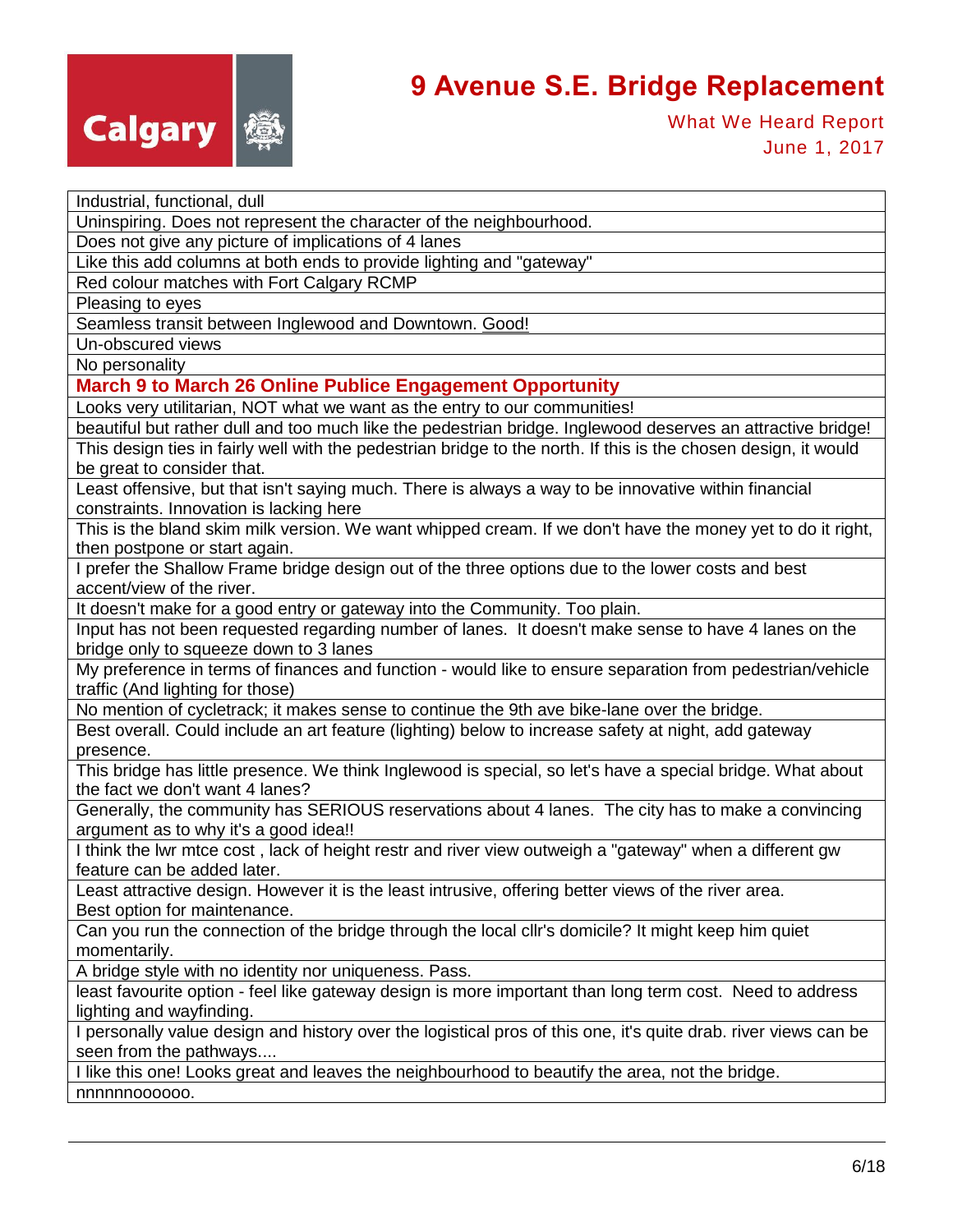

What We Heard Report June 1, 2017

We have these style ridges throughout Calgary. It ignores heritage, has no unique identity, and is really just another dull bridge. No thank

Shallow frame or arch, history is great but, truss bridges are just plain ugly.

love it

If there is a way to incorporate a shallow frame that at least mitigates the impact of high water flow, it would be the ideal.

I support more modern architecture in the city. This bridge looks great. It's clean, simple, and will age well aesthetically in my opinion

Boring and cheap looking. Which are some of the supposed listed benefits. See Bonnybrook Bridge for similar design/feel.

shallow frame is the way to go! Cost efficient and inconspicuous.

I vote we build a trampoline bridge.

Actually no, obstacle course bridge.

WAIT WAIT WAIT NO......Really tall bridge for bungee jumping.

Too boring. Inglewood is a unique community and it deserves a unique, visually interesting bridge.

a form follows function bridge which allows for benefits, but u r replacing a gateway bridge with historic ties to calgarys beginnings.

Not bad but uninteresting

Highlights the surrounding nature. Clear winner.

I'm good with this design. Lower costs and no vehicle restrictions helps for deliveries into Inglewood and lower property tax.

The shallow frame looks like an absence of design - pure function. Not in keeping with Inglewood/Ramsay's history and aesthetic.

How will they route the locals, commuters, as well as the transit buses through from East Calgary to downtown during construction?

I don't know that vehicle height restriction should be an issue entering Inglewood. We already have height restrictions due to CP rail.

Our community is deserving of an entrance that reflects our first-community status. This bridge feels like it belongs on McLeod Trail.

Me no like. Pew!

If this is the fastest and cheapest construction option. I want my tax dollars going to the fastest and cheapest construction option.

This is my favourite of the 3 designs. I like the clear views of the river and the lower construction and maintenance costs.

Looks like the most cost effective. It is a bit boring though.

Visually too similar to the style of bridge found on freeways / overpasses. Visual cues communicate to drivers to go fast. Bad streetscaping

Looks boring. The new bridge should be more architecturally interesting. Also, the smaller amount of high water flow is concerning.

Utilitarian.

Prefer other options with better ability for pathway to cross roadway when river is high.

Please give the good people of Calgary something a little more creative and pleasing than these three options.

It has a temporary feel to it.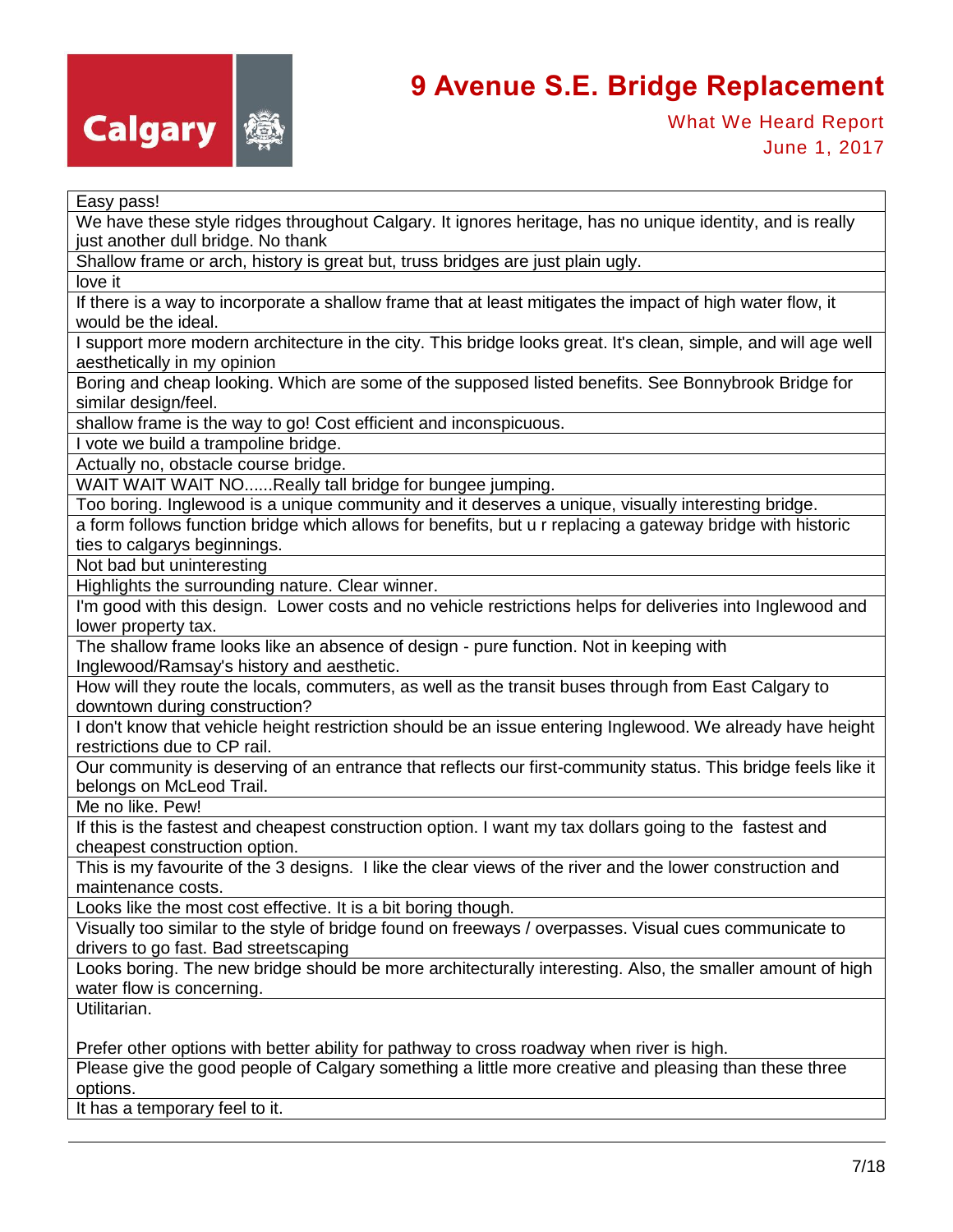

As the most important gateway into Inglewood/Ramsay, this bridge is deeply underwhelming. We can and should - do much better.

Why 4 lanes? There are only ever 3 max on 9th Avenue that are for driving. Unless City is planning on making them all for moving cars?

Not a huge fan of this one, it's pretty dull. Need something more welcoming and less industrial for visitors to Inglewood/Ramsay

XXXX said it best "pew!" This design stinks worse than the Lillydale factory. Zero bags of popcorn and no sodas!

Kind of boring, but good if it meant that the bridge could be made extra wide with full, landscaped bike and pedestrain access on each side

Stinks worse than the Lillydale factory!

looks to be the cheapest

I like the fact that a variety of vehicles including buses and trucks can use this bridge, and that it requires less maintainance.

hope pedestrian walk on the bridge is safe and accessible for all to use.

Cost effective but not really attractive

You have a city with 10% unemployment - this is a no brainer. Why do we pay taxes when you need public input on cost?

Solid, low-maintenance idea. Could put way-finding aids on the railings (?) of the bridge, angled upward for pedestrians to read.

It has lighter load on its base.

Busy thoroughfare less chance of traffic tie-ups, signage, lighting all doable on overhead posts. Possible less long term cost.

If your planning to put bike lanes in then not this one.

This one is better for bigger vechile and the cost and maintenance is lower.

Seems like the most sustainable design.

Not bad as it's low profile but adding sufficient lighting and street signs would be difficult.

Most bridges for spans this size are this design for a reason. Functional, lower cost, lower life cycle cost. Don't waste money.

Please don't take the vocal minority as representing the whole community. Keep costs low and ensure enough lanes for the future (4+).

Comments about this being unfriendly to pedestrians makes me think walking the rest of 9th Ave without a barrier is going to kill me.

The bigger question is construction duration and road closures - what has the least impact.

Don't want another zoo bridge project, the bridge stayed open during construction - but the road on the other side was closed  $=$  no bridge.

I like it. Should be 4 lanes so that 2 can be transit-only. Very important transit corridor!

As this would possibly cost less for long-term maintenance, I think that this would be the best way to go. Looks like the road will need to rise significantly with this design.

The \$ for each should've been included in the analysis.I like the look of the arch bridge, but feel the shallow frame is more cost effective

These designs don't require bike lanes as there's a new pedestrian and bike bridge about 200 metres north of ninth avenue

This one for sure, with enough lanes and walking paths. path design fits the rest of the area's paths and walkways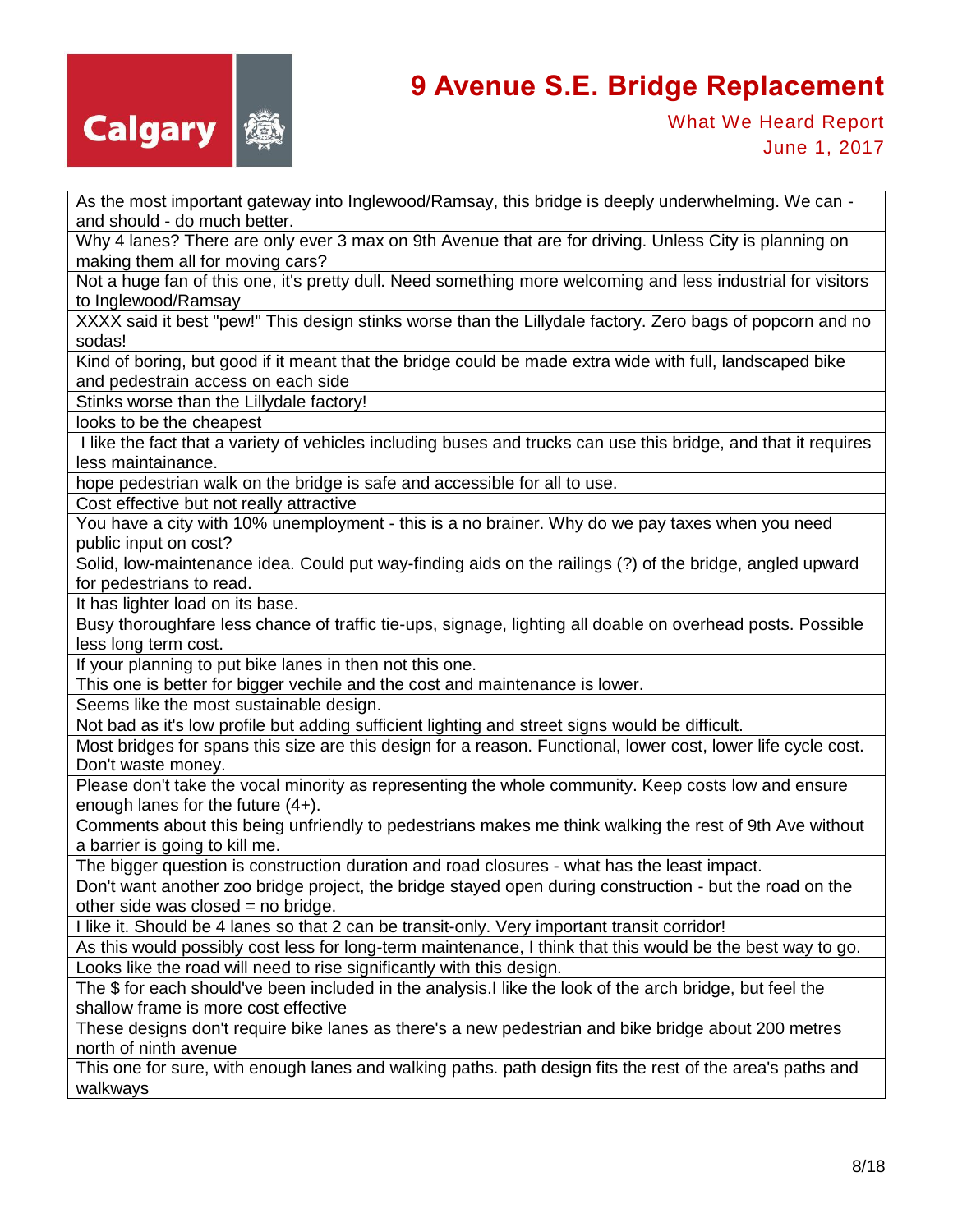

What We Heard Report June 1, 2017

Truss bridge ONLY. Maintains character & history of Inglewood which is what the neighbourhood is known for. Anything less would be an insult

It would be nice to add LED lighting on the bridge. Something like the St. Patrick's walk way bridge. This is probably a functional bridge, but it does not provide an architectural gateway to Inglewood. It is somewhat boring to look at.

I think we should have a bridge design that is very similar to the existing bridge.

Very bland. Not in character with Atlantic Avenue. Do not like this design.

Unsure of anything that restricts water flow. Not very visually appealing.

A little boring. This kinda bridge style is found through out the city and nothing special about it.

While the economics are great that is where the benefit end. No need for 4+ lanes. 9th Ave is a destination not a traffic corridor.140 char?

Atlantic avenue is not a thorough fare no need for 4 lanes. Also needs a larger opening for high water flow.

If bridge NEEDS replacing (older ones still in use!) should fit w/ historic neighbourhood OR something iconic 4 nxt 100yrs Not shallow frame

Adaptive re-use for current bridge? Park space? Patio for cafe or Deane?

http://www.zdnet.com/article/want-an-old-bridge-many-cities-say-yes

All three designs leave a lot to be desired. Please allocate more money to the structure so that Calgary and Inglewood can be proud.

I think this sounds like the most economical choice and least invasive.

don't make the 9th Ave bridge 4 lanes there is no benefit in doing this other than making 9th ave a cut through for people in the suburbs.

#### **Arch Bridge**

| <b>March 9 Public Engagement Opportunity Input</b>                |
|-------------------------------------------------------------------|
| Like the Arch                                                     |
| Seen tooo many times                                              |
| Like this one                                                     |
| Like the new look                                                 |
| Much better but needs development                                 |
| Does not fit in with the community                                |
| Some sort of reference as to what neighbourhood you are entering? |
| Keep Inglewood entry sign                                         |
| Need scale models                                                 |
| Need east + west angles                                           |
| Out of space                                                      |
| Too modern                                                        |
| Love the arch                                                     |
| Does not give any implications of expansion to 4 lanes            |
| Modern design will be laughed at in 8 - 10 yrs                    |
| Like this design                                                  |
| Need to maintain Heritage look Arch or truss                      |
| Interesting design, but not #1                                    |
|                                                                   |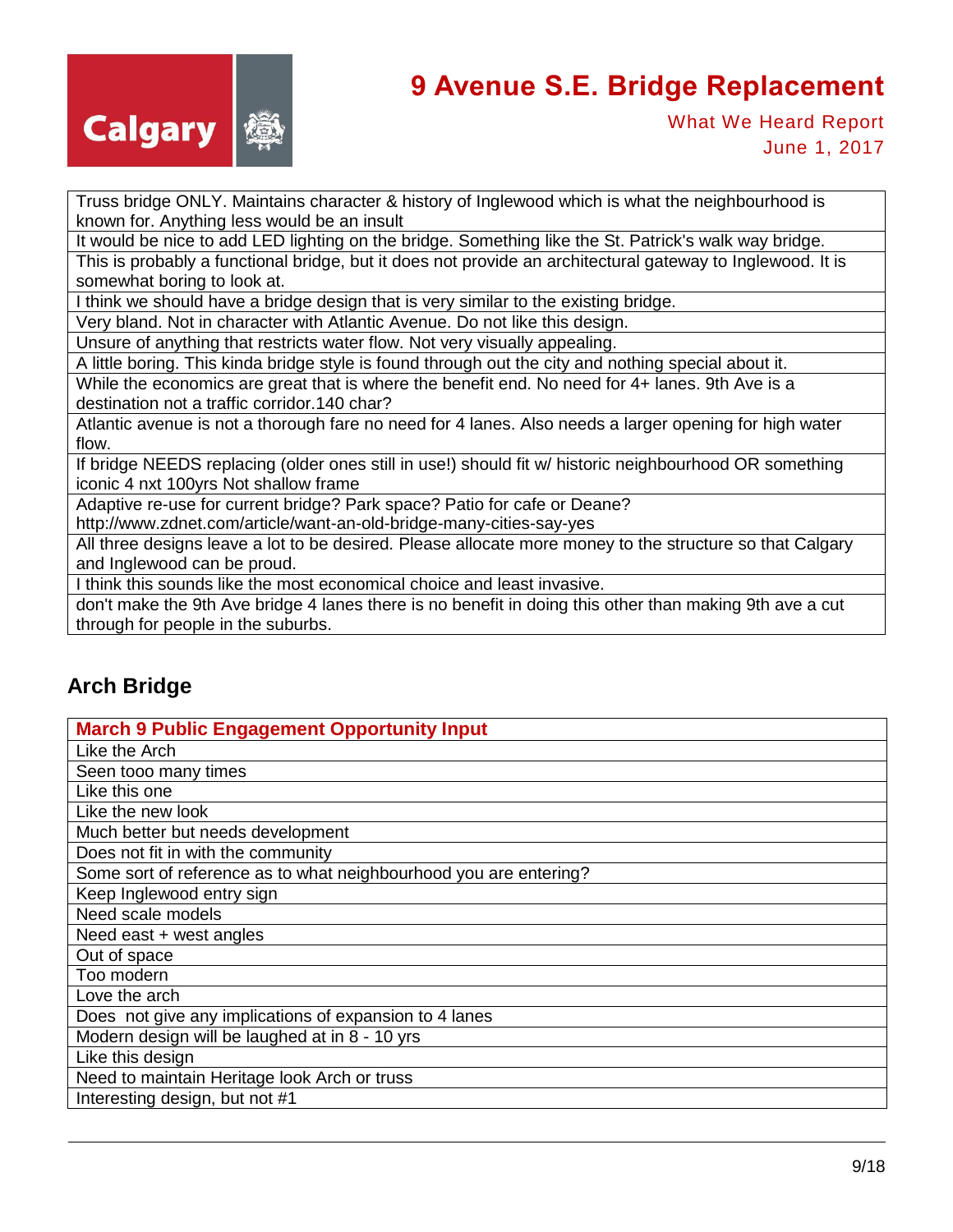

What We Heard Report June 1, 2017

#### Like it

Endeavour not to have calbes appearing through centre of span - BIRDS

Poor design no appeal boring

Sleek!

#### **March 11 Public Engagement Opportunity Input**

Second choice but I like there is visual interest above

We need to know how any of these bridges will impact the surrounding area - being wider & higher they will have an impact. We could really use 3D renderings!

More options! Please

This design better than others. Could be more interesting. Consider: this is Gate / Entrance to Inglewood. Does not reflect important Heritage spot in our city.

I like the gateway effect.

Love

Sleek & elegant but lacking in character. Inglewood needs a reflection of character in any gateway bridge. Its pretty

Doesn't work don't like the look aesthetically.

I like a "gateway" symbol without mimicking history (without being historic)

I agree (I like a "gateway" symbol without mimicking history (without being historic)).

Trying too hard to be special - but has no character.

Blends nicely w/ rest of the area & ped bridge to the north

Like it

Looks modern and inviting (softer shape) like the shape

EB - NB turn (signal pre-emption?) L 8th St & 9th Avenue

Accessibility No to the bridge shape B Truss C Like the plaza aspect Enjoy + love nature + wide landing cement wheelchair/stroller etc

Echoes old design without imitating. Very forward thinking, elegant

**March 9 to March 26 Online Public Engagement Opportunity**

Like this option best BUT must maintain/improve the connection between Inglewood/Ramsay for pedestrians. BOTH sides of the river this time!

is there still a pathway that runs below this bridge? The rendering for this option does not include the below the bridge pathway.

This is my first choice. Would it not be desirable to continue the bike/pedestrian path under the new bridge on both banks of the Elbow.

most appealing and yet unique

I think an artistic design like this fits well with Inglewood/Ramsay's artistic character. It's like a modern version of the current bridge

I like the design of the truss bridge combined with the above ground and way finding of the arch bridge construction.

Best of those on offer. Can we see models. Who decided on 4 lanes? Not something the community wants.

The arch needs to be better integrated with the horizontal plane. Far too disconnected.

Nice. It would be my second choice to the Truss bridge. It provides something visually interesting above the road.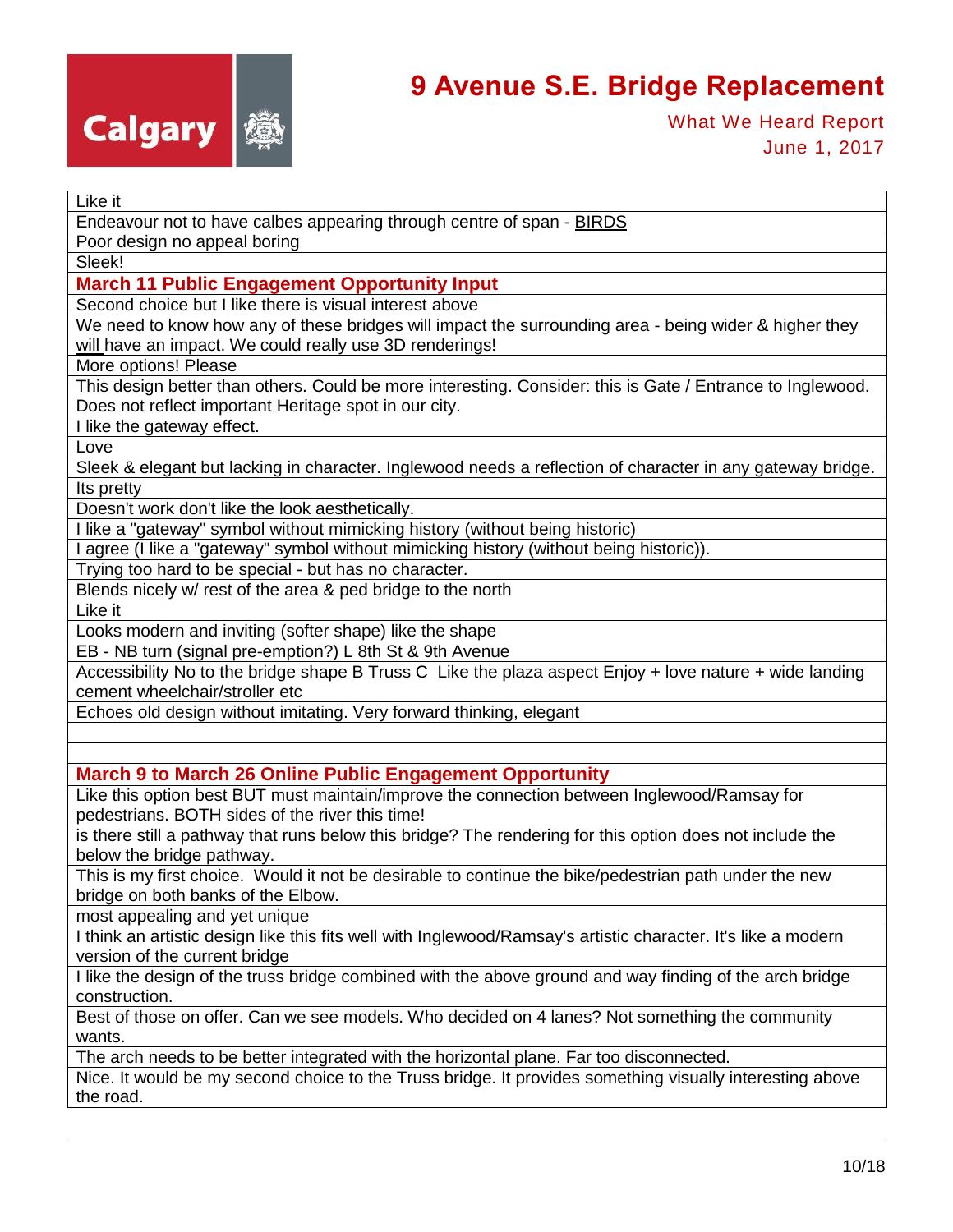

What We Heard Report June 1, 2017

You are only allowing input on visual presentation of each option. Assumes residents will not be impacted by more than visuals.

I feel this is the best combination of design and accessibility. It might cost more to maintain but like the modern look and lighting

I like this as a compromise between the other two options.

This is the best of the three by far. Signifies the entry/exit of the community, is visually appealing and falls in with area character

This is my second choice behind truss. Regardless pls make it two lanes

No mention of cycletrack; it makes sense to continue the 9th ave bike-lane over the bridge.

A little too sleek for our idiosyncratic neighbourhood. We need to see all designs from different viewpoints, and we don't want 4 lanes!

I prefer the arch bridge, especially because it's described as needing to raise the surrounding grades the least, but it also looks friendly

This is the most attractive of the 3 options.

Long term maintenance costs is a disadvantage.

It looks fine. So long as it's 4 lanes so that traffic can flow and make sure you separate pedestrians and possibly cyclists.

Design is out-of-place at this setting.

This one is my favourite - think it is best in terms of replacing the existing bridge with a gateway option but addresses grade change.

Design or Look does not fit with this area.

I like this design, it is aesthetically pleasing. The vehicle height restriction is a positive for me.

I can see the appeal of not replacing what's there with the same. Biking/walking along the path it's nice to have a visual arch landmark

This is a good compromise between the other two designs.

Better than the flat bridge. Arches look super ugly though. Super uninspired.

I like it for the design.

Design does not fit in with historic 9 Avenue. Looks like a generic design pulled off a CAD program. Me likes the Arch design boys. Curves like the Peace bridge... kinda.

Stick with the arch!

I like the arch bridge. It provides a "gateway" to Inglewood and fits in well with the aesthetic of the nearby St. Patrick's Island bridge.

This lacks any real substance... you can't just make an arch and call it a gateway... if we are making a statement why not allow real design

Totally lacking in character

Trying to be something special... but it's just a couple of arches. Unimaginative.

Interesting look, the height restriction is a plus. I'd like either this or the truss as both provide a sense of arrival and have presence.

Top choice initially, pays homage to our community/the former bridge, without trying to replicate.

Me Kinda Like

Aesthetically Arch is best option. Keeps the feel of the Truss but has a much more contemporary look. Less Challenges than the Truss.

Interesting design, bit discordant with heritage character.

The arch seems to best compromise of visual appeal, function, and cost.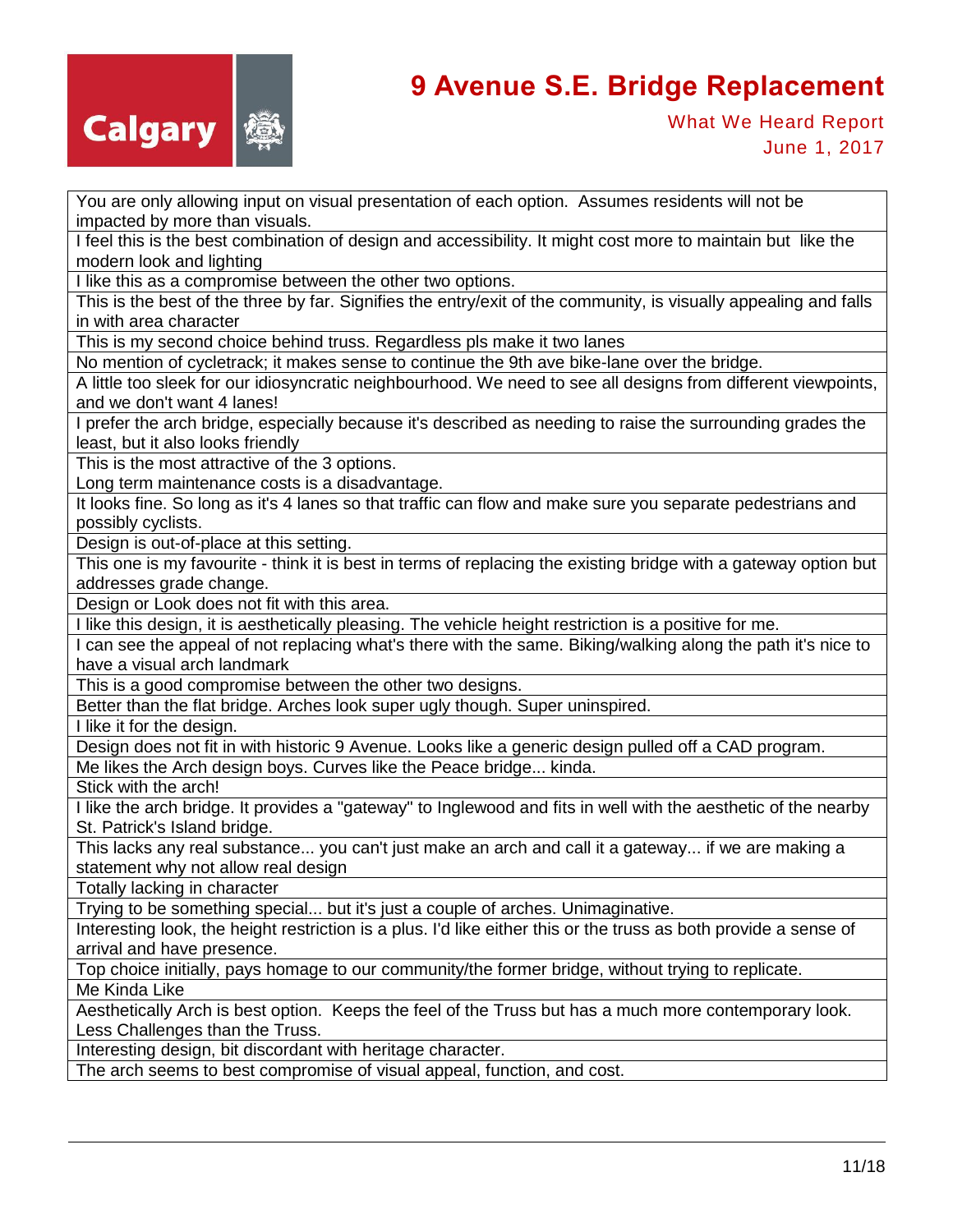

What We Heard Report June 1, 2017

I think this would look really nice with the other new bridges in the area (9 Ave ped bridge, St. Patrick's island bridge, new 12 st. bridge

The arch bridge pays homage to the truss bridge. Height restriction is a plus.

Preferred option. Better lighting options and gateway preferred.

Appears to be better for allowing pathway to cross roadway (if going EW).

I care more about the impact \*any\* design will have on traffic volume + speed through Inglewood. We need our Main Street, not a freeway.

This is my favourite. Very contemporary.

ARCH BRIDGE MASTER RACE

Whoever designed this is my arch-nemesis. This design is more of a snooze fest than Shades of Sleep. 2 bags of popcorn and no sodas.

A good re-imagining of old bridge but with good ped+bike & lighting. Reuse inglewood old sign. Riverwalk underpass each side.

I feel that of the three options, this bridge feels like the most welcoming entrance to the neighbourhood.

I like the twists on the arch.

Arch!

pro: clear seperation between pathway & vehicle lanes. allows for lights/ signage & wayfinding. con: cost more to build and maintain.

I like the design of the arch bridge the best. Calgary is notorious for having boring looking infrastructure. hope pedestrian sidewalk is accessible and safe for the disabled to use.

Looks much more artistic than the other two.

Like the path and road separation. Attractive but disappointed that cost and maintenance are highest on this one.

I like this one the best. A bit more character to it than the others, appears more welcoming and modern. Historical signage can be used.

This is by far the best looking design

Arch Bridge, Hands down!

Love it, like skipping stones to st pats island but restricting weight might not make it versatile enough for neighbourhood.

This is the better looking of the three. Only concern is wether fire and ems vechiles would be able to pass under it. Also the \$ is an issue

Arch bridge is best bridge! Let's make Calgary a modern city!

This is by far the best option! It has an essence of the old bridge but a modern feel that will match the neighbourhood for the next 100 yrs

If it can be done for the cost of the other options great - but don't go wasting public money to have a unique (to Calgary) bridge.

Need to make sure there is at least 4+ lanes. I live in Inglewood and dislike the backward thinkers who want to live on an island.

Why isn't anyone talking about where the traffic will flow during construction - please present that information.

Where is says construction of the arches may increase schedule - does that mean lead time for fabrication? Or duration time for installation

I like this design as it is reminscent of the existing truss bridge but less blocky and intrusive.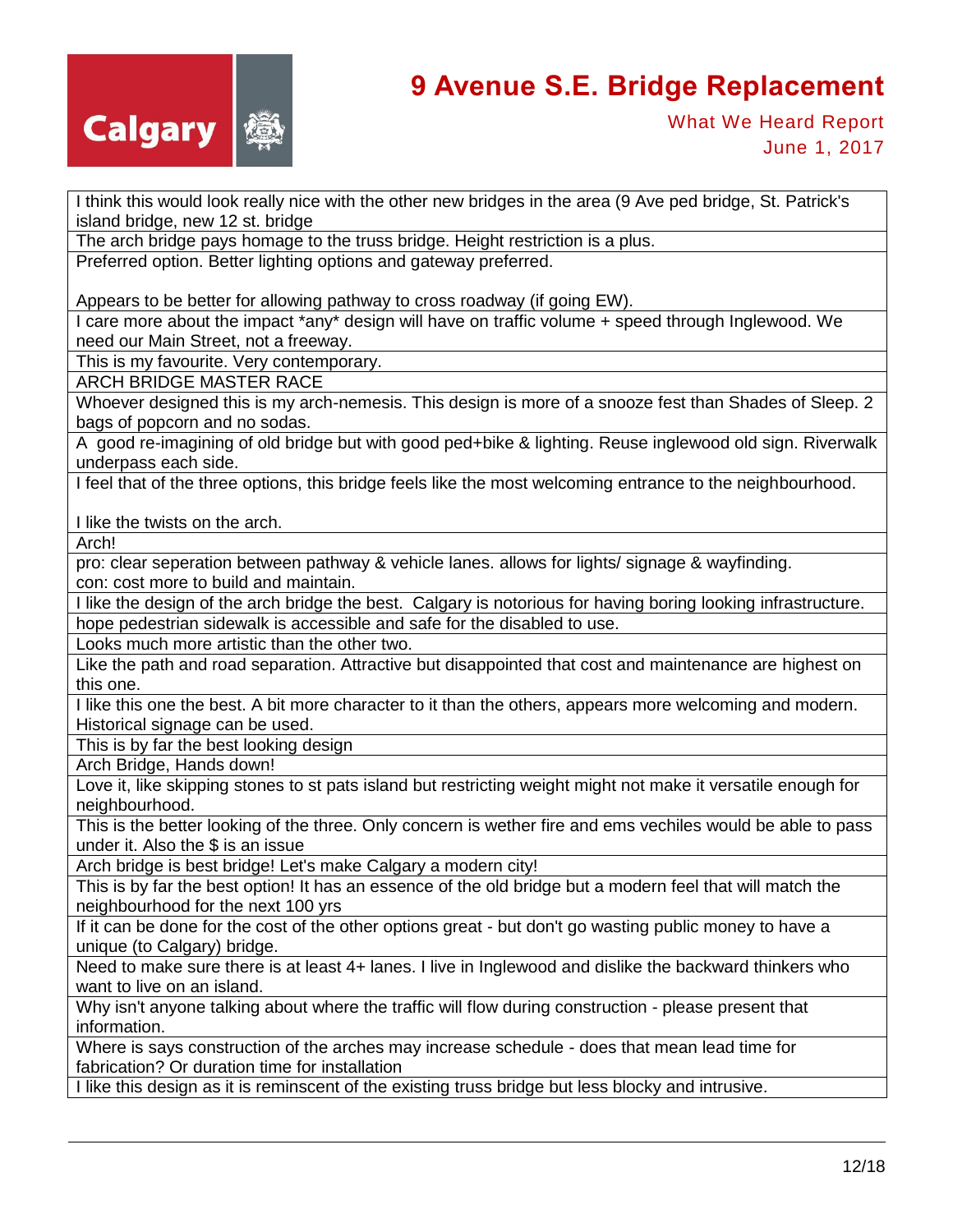

What We Heard Report June 1, 2017

Do 2 lanes reserved just for transit mean 2 lanes on 9th thru Inglewood will also be just for transit? Hope not.

NICEST BRIDGE PLEASE BUILD

VERY NICE

This is a great modern addition to calgary. It aesthetically ties in with the peace bridge and the george c king bridge. DO IT!!!!

Four lanes without the bus lanes as it presently only serves as an Inglewood freeway for those who just shortcut through

This style of bridge is somewhat similar to the truss design, but it is much less interesting to look at. I think we should have a bridge design that is very similar to the existing bridge.

It is a good design that will allow for signage to maintain the fact that people are entering historical Inglewood. Do not like four lanes.

Nicest looking. How much more is it to maintain and build? As long as it is not drastic would prefer this. Like the height restrictions.

My personal favorite keeps the gateway feel but adds a modern flair. Should look good in pictures of the river

Best option. Aesthetically pleasing entrance feature. Allow for riverwalk pathway underneath on both sides. Great for alternative transport

This paves the way for the evolving design of the city with keeping height restrictions and Inglewood flare still in mind

Nice modern feel.

#### **Truss Bridge**

| <b>March 9 Public Engagement Opportunity Input</b>                                                     |
|--------------------------------------------------------------------------------------------------------|
| #1 Lots of character                                                                                   |
| Keep the historical integrity in the visual design of the bridge "tressed look"                        |
| Like the historical aspects / features                                                                 |
| We need to do a better job of saving historical (indecipherable)                                       |
| This is the best of the 3. Historic yet is appreciated.                                                |
| Please keep bridge 3 lanes                                                                             |
| Possible to add some sort of "welcome to Inglewood" messaging?                                         |
| Like the reference in terms of design to current bridge - possible to be a lighter frame? Less chunky? |
| Like the historical look                                                                               |
| Please don't take away all of our heritage references - this one could work!                           |
| Need east / west angles                                                                                |
| Like that it is clean cut                                                                              |
| Need scale models                                                                                      |
| 4 Lanes: (Car traffic is already a hazard to cyclist / peds. Crazy fast already!!                      |
| Like because it is similar to existing reflects the history                                            |
| 4 Lanes!! Too wide                                                                                     |
| Reinterpretation of history in a modern way. Try this idea with a lighter frame / modern               |
| Like the character & historical reference                                                              |
| Looks too much like a replica. What to see something contemporary that speaks to the old bridge        |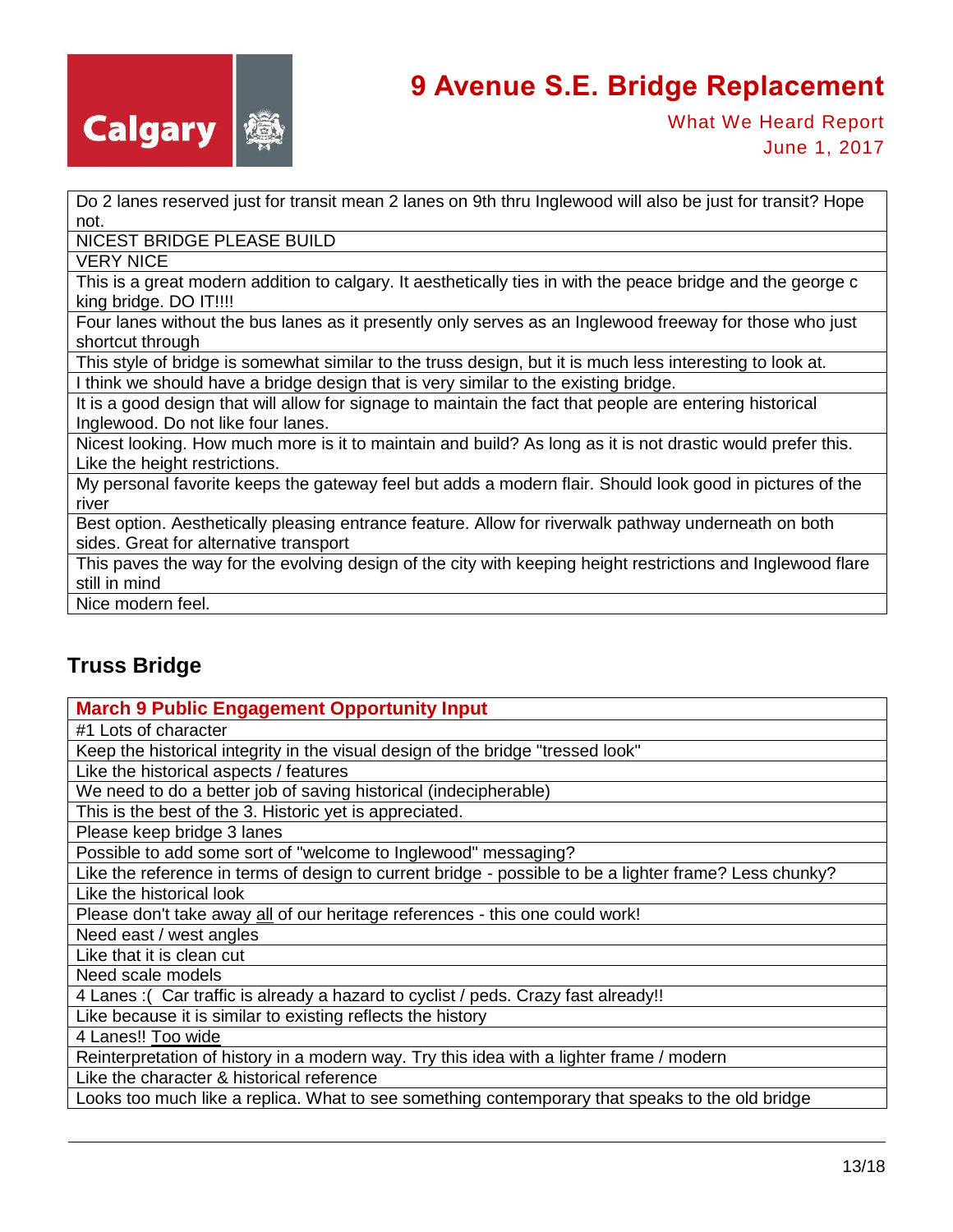

What We Heard Report June 1, 2017

| Please improve overall design - the bridge should be beautiful                                                   |
|------------------------------------------------------------------------------------------------------------------|
| Like historic reference                                                                                          |
| Maintains historic character                                                                                     |
| Old dated, nothing to do with modern life                                                                        |
| Look great connecting history and modern life                                                                    |
| Does not give any implications of expansion to 4 lanes                                                           |
|                                                                                                                  |
| This is the one. Keeps the character of the hood right at entry.                                                 |
| Design should be more substantialwe are loosing history so we should make this have value to replace<br>history. |
| <b>March 11 Public Engagement Opportunity Input</b>                                                              |
| Not crazy about any of them. Unhappy that bridge will be 4 lanes. Why just then 3? C is best of worst.           |
| Would like more options. Why 4 lanes instead of 3?                                                               |
| Please this one fit to neighbourhood                                                                             |
| Like historical aspec tof this bridge design                                                                     |
| Like truss but not with large circles presented here like a more traditonal bridge design                        |
| Real truss bridge not a faux truss                                                                               |
| Prefer this bridge to all others. Love truss & more historical look. Can we keep the Inglewood sign.             |
| Continuity - hooray! I like chunky modern take on old bridge. Throws a bone to residents who love                |
| neighbourhood as it is.                                                                                          |
| Yes!                                                                                                             |
| Truss bridge but not this one.                                                                                   |
| Keep inglewood sign                                                                                              |
| Don't like - This look is dated. More maint. Restricts vehicle height.                                           |
| Best choice 1/2 old 1/2 modern                                                                                   |
| #1                                                                                                               |
| Like gritty historic feel.                                                                                       |
| I like the truss - reminiscent of Inglewood's history                                                            |
| The history of Inglewood is a big part of the charm. This is a nice nod to that.                                 |
| Like this design - it fits better w/ "historic gritty feel" of Inglewood (compared to the Arch)                  |
| Like idea of new bridge that shows old history                                                                   |
| YES Historic nod graphic presence + fits nature please add plaza for accessibility (see B)                       |
| Night time + lighting? Make this a creative reference to past. Exaggerated gusset plastes (colour) function      |
| for lighting? Not too bright!                                                                                    |
| Change from road salts to beet sugar; less maintenance for Bridge                                                |
| like the historic look                                                                                           |
| X faux historical turns out to have zero character                                                               |
| Like sidewalks on both sides                                                                                     |
| Like the historic features of this                                                                               |
| Best recognizes the Inglewood historic context                                                                   |
| Like Truss - reflects look & feel of heritage neighbourhood                                                      |
| Love                                                                                                             |
| Although nice, nostalgic to the point of regression.                                                             |
| Without a doubt. Truss!                                                                                          |
| <b>March 9 to March 26 Online Public Engagement Opportunity</b>                                                  |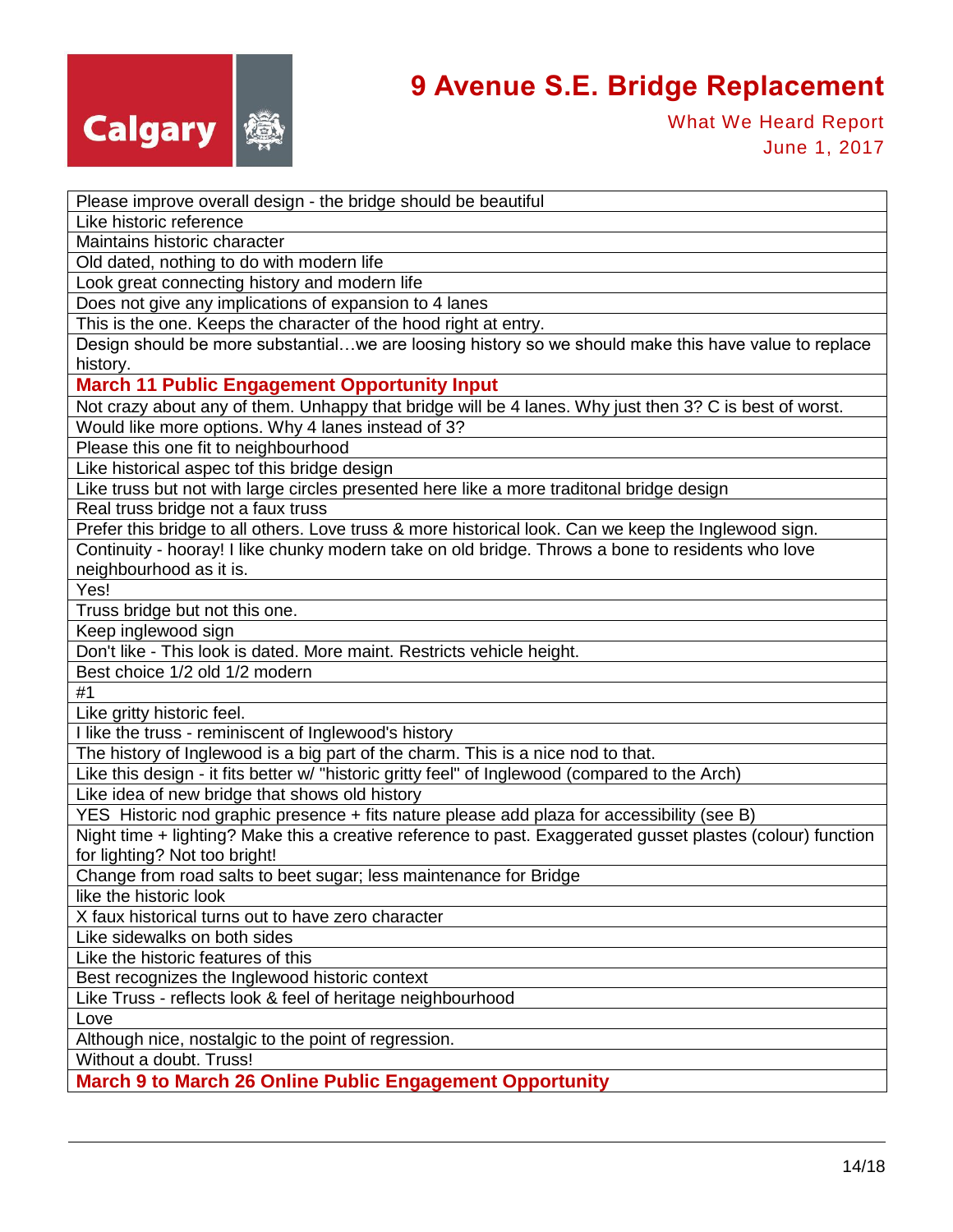

Almost a like-for-like replacement BUT make sure there is pedestrian connectivity on BOTH sides of river at an underpass level (WELL LIT!)

I love the idea of a heritage style bridge to match the historic character of the area, but this design is ugly. No need for 4 lanes unless one is permanently for bike/ped. Look at other de-icing compounds. Push this design way more to suit hood.

I feel they should keep the look they currently have and have had for 100 years while restricting vehicle size so this is my choice.

I support the design of a truss bridge as it "reflects heritage [and the] look and feel of [the] existing bridge".

This important gateway into Inglewood deserves something that pays homage to our heritage and a Truss bridge does that.

MacDonald Bridge was updated to add pedestrian walks on both sides. Why not an option for 9 Ave? Engineers stated low cost & max benefits

Best choice. Reflects the character of our Main Street.

I prefer the options that are less costly and require less maintenance in the long term. As much as I love this style of bridge... Goodbye!

Truss bridge gets my vote. Reflecting the heritage of Calgary's oldest neighbourhood via a truss seems appropriate.

The community wants only two lanes. Pls do not rely on enforcement to slow down traffic. It doesn't work on the bus lanes now so why try

No mention of cycletrack; it makes sense to continue the 9th ave bike-lane over the bridge.

This design has potential to be both a nod to heritage and funky too. We would like to see MORE renderings! We still don't want 4 lanes!

Truss Bridge. Inglewood has the most beautiful heritage structures in Calgary. A vehicle height limit controls traffic in the neighbourhood.

I like that it resembles the existing bridge and maintains the look and feel of the neighborhood. Long maintenance costs is a disadvantage.

Old timey bridge for a community that likes being in the past. 4 lanes and separate pedestrian access and maybe include bikes.

It's crucial to reference the historical style in this critical visual sense at this entry to the area. Pick this!

This is second choice - like gateway design and heritage feel but has grade changes which is an additional cost and concern.

I vote for the Arch bridge. It evokes the heritage truss bridge in a modern way and I see its vehicle height restriction as a benefit.

Best choice with a look that matches the existing bridge.

I like the heritage feel of this one. Especially the building materials.

The truss bridge best represents the historic character of the neighbourhood and proves Calgary's dedication to protecting our heritage!

Truss bridge is the answer. It allows us to use the original signage and has great historical context. Winner.

In a city known for bulldozing anything the least bit outdated, it's nice when the new can echo what we've given up. Truss bridge!

I like this design as it pays homage to the original bridge. These communities are all about their history. This is definitely my favourite bridge. I like that i matches the current look of the bridge.

Respectful of the heritage & history of area. Does not need to be a replica of the present bridge. Incorporate modern elements & features?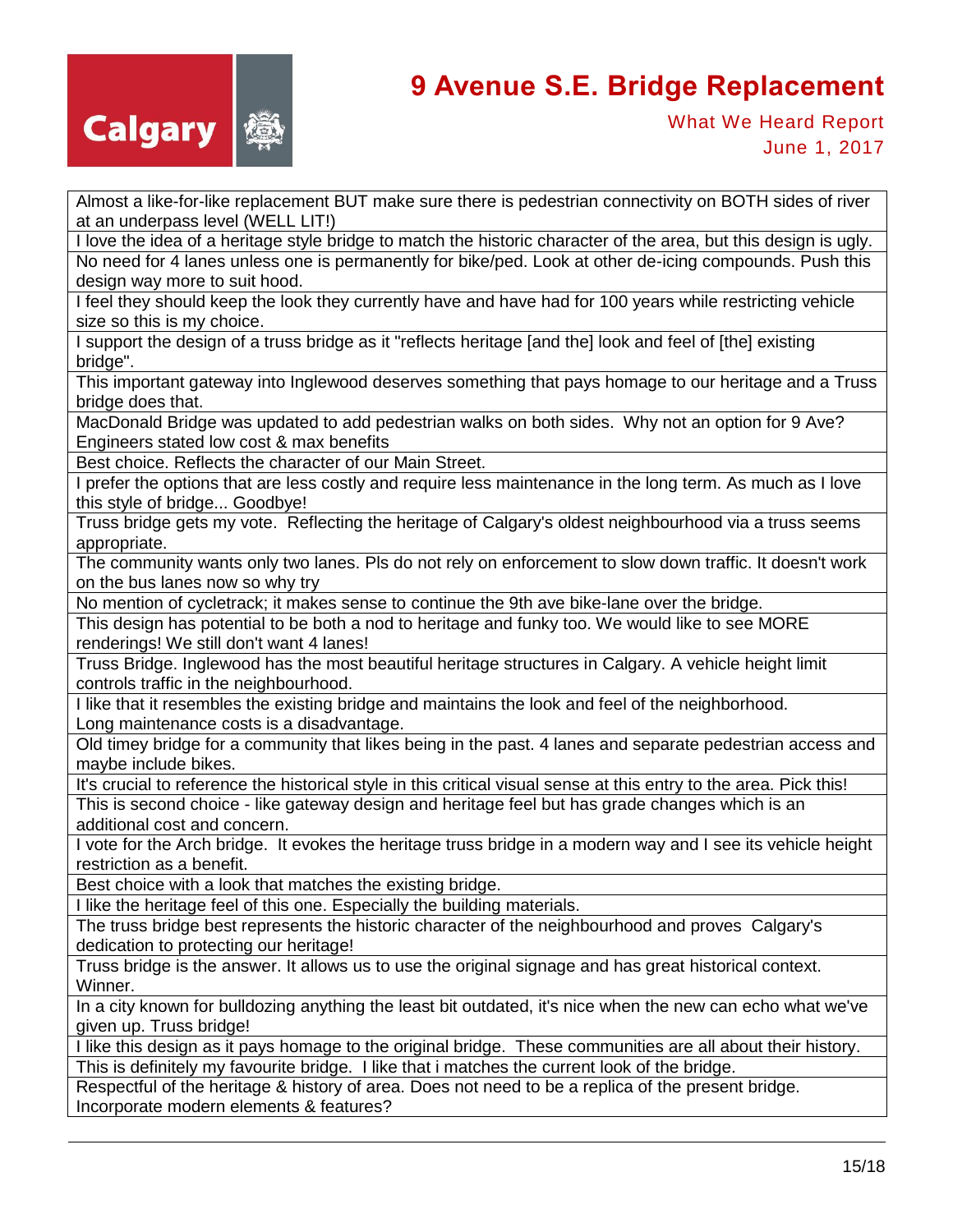

What We Heard Report June 1, 2017

Still no bike/ped access under the bridge on east side of river on any of the designs. Why?

A TRUSS style bridge as it reflects the heritage and feel of the existing bridge. Few remain. History and heritage are important values.

Truss bridge. Clearly the old bridge is past it's time, but we should keep the gateway look. Large trucks shouldn't be going this way.

This bridge will look dated the day the ribbon is cut. The arch bridge provides similar visual impact with a more modern look.

Lack of design and claiming to replace history is a fail on many levels. This bridge deserves to be a statement.

Like the Truss bridge mostly because it reflects the heritage of the original.

Truss Bridge would maintain the distinct entrance to a historic part of Calgary, and be a placemaker separating Inglewood from East Village.

Classic look updated. this is the one to choose.

I think that the Truss is the best option as it reflects the history of the area the best and provides an authentic gateway feel.

I like the way the truss bridge looks, add to the heritage look of the community.

Truss or Arch to prevent big trucks from driving on it.

Faux-historical does NOT equal 'character'. Faux-historical as design should be a punishable offence.

Arch bridge is modern, yet tips it's hat to the heritage of the current design. Truss bridge will look out of date quickly.

The new truss bridge is a completely literal reference to the original and so is less imaginative. My second choice.

Me Like

Of the 3 bridges, it's the one that represents Inglewood the best. Don't necessarily like the black trusses though. Maybe steel?

This style of project rarely ends up looking good. Concerns this will look like a cheap, tacky version of the old bridge.

Would be an interesting opportunity to incorporate elements from the original bridge, such as the 'Inglewood' sign at the entrance.

At first I didn't like it but the more I look at it, the more it grows on me.

A replica of existing bridge is kind of insulting. Also, truss meant for narrower structure - not the MEGAbridge the City is pushing for.

If it was steel instead of black, & included a "welcome to Inglewood/Ramsay" signage like existing bridge this one would be my favourite.

Height restriction is a must! Reflects the history and heritage of Inglewood. More opportunities for proper lighting on this design.

It fits the community

My 4 year old daughter said this one was her favourite.

Trusst me, this is the best choice! 5 bags of popcorn and 5 bags of soda!

Good to match the old look, but you'll probably mess up the look and it will be tacky. Good for vehicle restrictions. Emphasize ped+bike

This is my pick - the City has chosen to tear down two iconic bridges that are represented in all of the branding of Inglewood.

I love the way the truss bridge reflects the look of the existing bridge. The fact that it restricts vehicle height is just a bonus!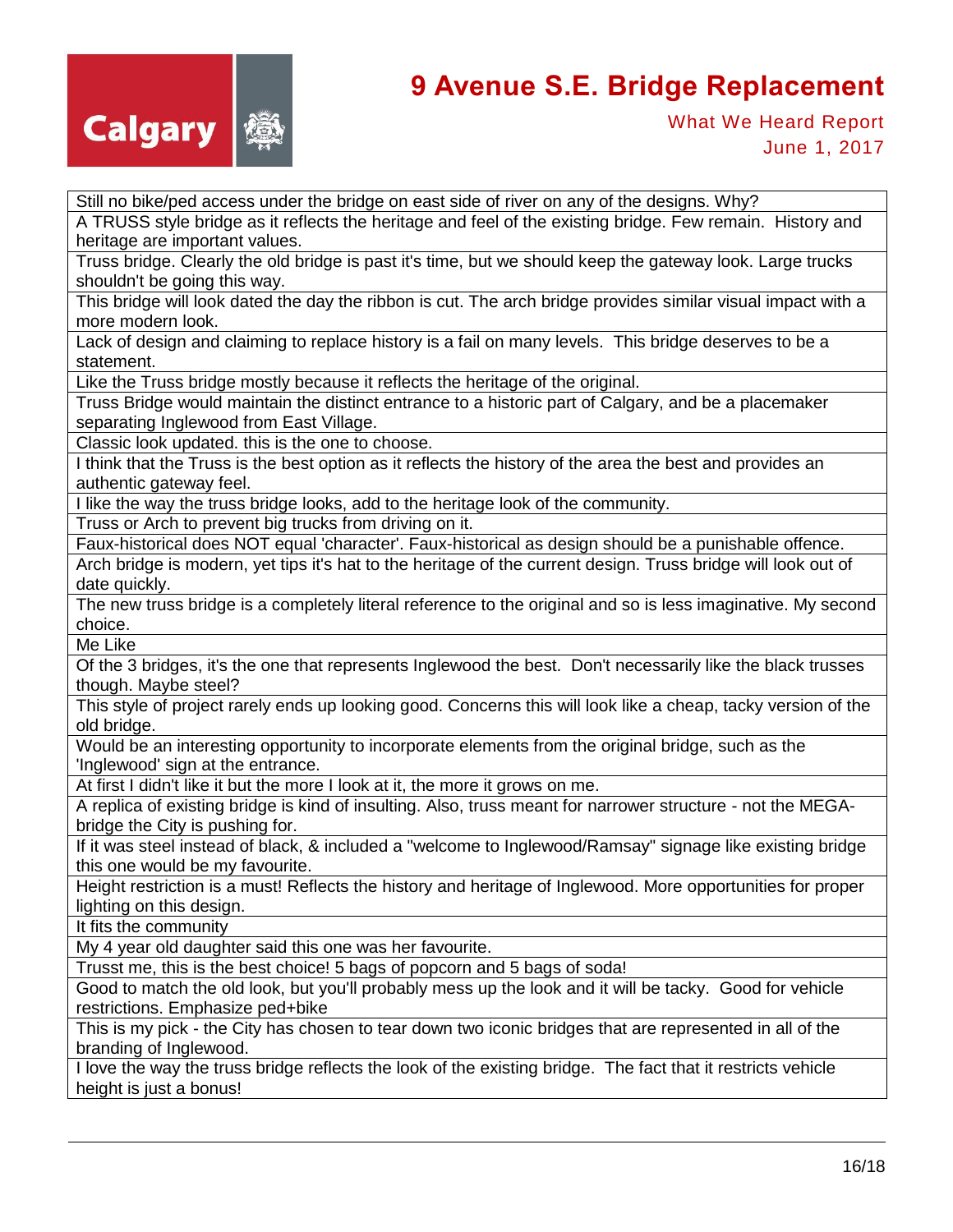

What We Heard Report June 1, 2017

pros: looks historic, combines signage/lighting/ & way-finding.

cons: increase maintance cost. restricts vehicles by height.

con: construction may cost more.

hope there is a safe place for pedestrians to walk with and without mobility aids (walker/ wheelchair). Truss bridge all the way. Keeping the heritage look is critical.

Not my favourite. Very dark. Would be much better if it was a lighter colour.

Not enough info provided on the 3 proposals. What is involved in making 9 Ave higher and community impact. Costs? Dissapointing options.

I like this approach the most - it reflects the heritage of the existing bridge

Maintaining heritage in Calgary is important, and adds to the interest of city landmarks, and character of Inglewood.

What ever cost the least to build and maintain. this is NOT a showpiece

This is a hideous industrial steel monstrosity

Been and done that, you're removing the zoo bridge (100+ years good run), now this one needing to be replaced, need change and simplify

This looks like an old train bridge. I understand keeping the 'heritage' of the old one but I couldn't look at this for the next 100 yrs!

There is a reason everyone stopped building truss bridges everywhere - better, lower cost designs. Why have height restrictions?

Don't build something that will restrict traffic flow. Just because there is a very vocal minority doesn't mean they speak for the community

So is the longer schedule on the fabrication end? Or on the installation end? Need to minimize road closures.

My preference is the Arch bridge, however I would prefer to keep the area around it as natural as possible (as in the other two images). I

It would be a really great idea to ensure there is more room for bicycles on the new bridge - an extra bike lane maybe. Lots of cyclists!

Hey Mr - I don't mind traffic flow down 9th, but I do think speed of traffic is an issue currently. What will more lanes do to help?

I like the pathways on both sides of the bridge! Will they connect to regional river pathway on the south side?

The nicest use of space appears to be the Arch bridge, but I would much rather pay less and use the shallow bridge with separated bike lanes

This community sees far more pedestrian/cycling traffic then most due it's closeness to downtown, the bridge needs space dedicated to these

This one looks like a recycled railway bridge...yuck

This style of bridge seems to be able to maintain the existing historical look of the current bridge.

More expensive to build and maintain than the shallow frame bridge, but it will be well worth it when we look back 100 years from now.

This style of bridge will provide a nice architectural gateway into Inglewood.

I think we should have a bridge design that is very similar to the existing bridge.

Wayfinding and lighting are important safety concerns and make the city more egalitarian to women and vulnerable citizens.

Also like this design in that it can reflect the character of historical Inglewood. Have signage similar to existing one. No to 4 lanes.